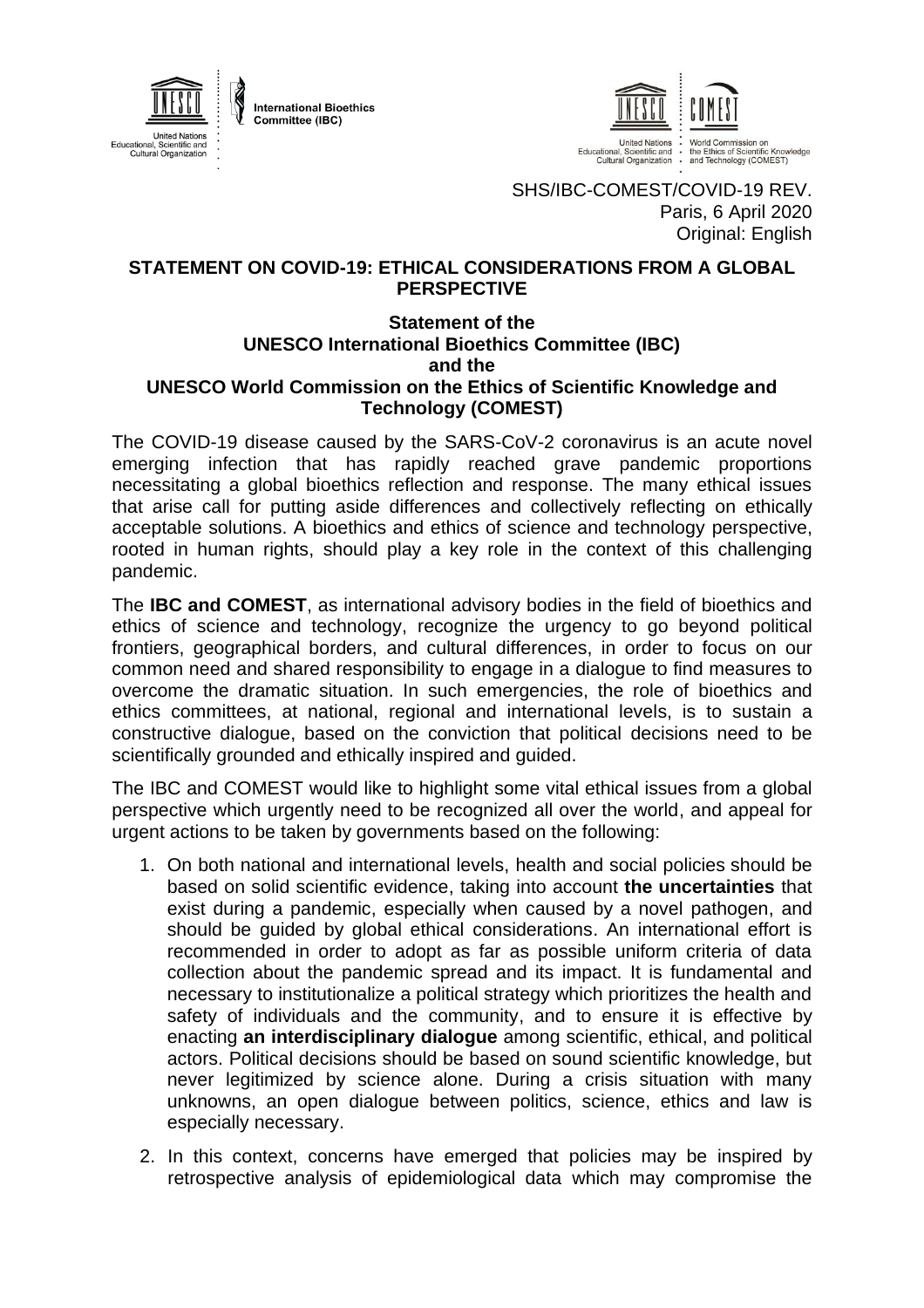safety of the general population in an uncertain and evolving setting. For example, the notion of 'herd immunity' needs very cautious ethical review, considering its impact on the number of life threatening cases and medically unsustainable conditions due to the lack of availability of intensive care facilities even in developed countries. This could result in negative consequences for the health and safety of individuals and communities. The IBC and COMEST stress that policies which are not based on **sound scientific knowledge and practices** are unethical as they work against the effort to build a common response to the pandemic.

- 3. Pandemics clearly expose the strength and **weaknesses of the healthcare systems** in different countries, as well as the obstacles and inequities of access to healthcare. The IBC and COMEST highlight that the manner in which resources are allocated in health and inadequate access to healthcare are central to many problems. The **allocation of resources** and a strong public health system need to be of paramount importance in governments' agenda. However, this may need international coordination. Political choices at macro-allocation levels have inevitable consequences on the microallocation of resources at the point-of-care level (e.g. patient triage). These choices become even more challenging and difficult in the pandemic context, where the demand for access to treatment increases exponentially and rapidly. Macro- and micro-allocation of healthcare resources are ethically justified only when they are based on the principle of justice, beneficence, and equity. In the case of patient selection when there is a shortage of resources, clinical need and effective treatment should be of prior consideration. Procedures need to be transparent and should respect human dignity. Ethical principles enshrined in the human rights framework recognize the protection of health as a right of each human being. Article 14 of the UNESCO *[Universal](https://en.unesco.org/themes/ethics-science-and-technology/bioethics-and-human-rights)  [Declaration on Bioethics and Human Rights](https://en.unesco.org/themes/ethics-science-and-technology/bioethics-and-human-rights)* (2005) states that "the highest attainable standard of health" is a fundamental right of every human being, which means in the present context access to the highest available healthcare.
- 4. **Vulnerable individuals** become even more vulnerable in times of pandemic. It is particularly important to take note of vulnerability related to poverty, discrimination, gender, illness, loss of autonomy or functionality, elder age, disability, ethnicity, incarceration (prisoners), undocumented migration, and the status of refugees and stateless persons (see *[Report of the IBC on the](https://unesdoc.unesco.org/ark:/48223/pf0000248721)  [Bioethical Response to the Situation of Refugees](https://unesdoc.unesco.org/ark:/48223/pf0000248721)* (2017)). The IBC and COMEST re-affirm the recognition of our collective responsibilities for the protection of vulnerable persons and the need to avoid any form of stigmatization and discrimination, both verbal and physical (see reports of the IBC on the *[Principle of Non-Discrimination and Non-Stigmatization](https://unesdoc.unesco.org/ark:/48223/pf0000221196)* (2014); on *[The Principle of Respect for Human Vulnerability and Personal Integrity](https://unesdoc.unesco.org/ark:/48223/pf0000219494)* (2013)). Measures such as isolation and quarantine impact heavily on vulnerable persons. Specific attention should be given to intra-familial violence, and to persons living in precarious economic situations, especially in developing countries. Strategies for support and for avoiding worsening their conditions should be taken into consideration. Further measures should also be taken to address the pschological stress triggered by pandemic anxiety and the impact of confinement.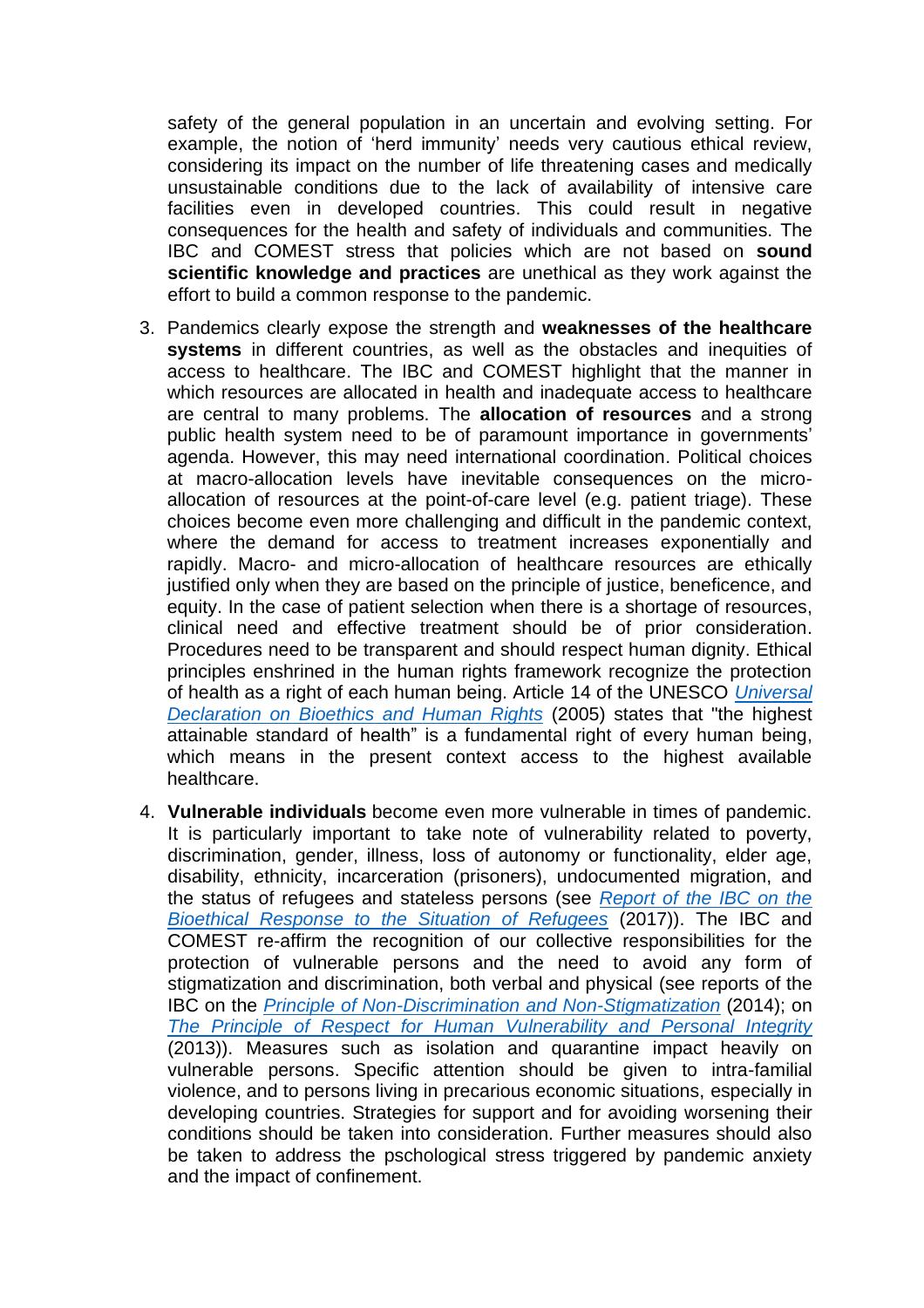- 5. The high risks for everyone in cases of pandemic highlights the fact that our **right to health can be guaranteed only by our duty to health** (as the IBC underlined in its report on *[the Principle of Individual Responsibility as related](https://unesdoc.unesco.org/ark:/48223/pf0000367824)  [to Health](https://unesdoc.unesco.org/ark:/48223/pf0000367824)* (2019)), **both on an individual and collective levels**. As a priority, there is a need for our conceptual recognition and actual translation into action of our responsibilities. This includes responsibilities of the governments to ensure public safety and protect health, and raise awareness of the public and other actors on the methods required for this purpose; responsibilities of the public to abide by the rules that protect everyone not only as individuals but also, and above all, as a community; responsibilities of healthcare workers to treat and care for patients. As an example, the recognition of one's responsibilities is that of coping with restrictions of freedom (e.g. 'physical distancing'), which does not mean the 'social isolation' of an individual nor distancing from social relationship, but an expression of duty to maintain a proper physical distance in social activities in order to prevent the spread of a contagious disease.
- 6. **Information** issued by politicians, scientists, authorities, and the media need to be timely, accurate, clear, complete, and transparent. Different categories of information are needed so that everybody, regardless of age, life circumstances, or level of education, is able to appraise the situation. In the age of social media which accommodates misinformation and 'fake news', accurate public information, and more importantly scientific information, should play a central role in guiding the societal engagement of individuals. Concrete, practical and comprehensible information on the best ways to realize everyday life activities is critical for citizens to not only protect their own health but also contribute to securing of the public health. In essence, the message needs to be honest, precise, transparent and measured in order not to spread panic or downplay the severity of conditions, but to make citizens aware, in a critical way, of imminent or future risks.
- 7. There is already an explosion of research activities and clinical trials to find a cure and a vaccine for COVID-19. Most of these activities occur on a local level. However, at the same time, **there is a need for coordination of international efforts and the formulation of a common understanding of ethical review processes**. In the context of the COVID-19 pandemic, the World Health Organization (WHO) and partners have announced the organization of a study coined "SOLIDARITY" to compare untested treatments throughout several countries since multiple small trials of possible coronavirus therapeutics approaches with different methodologies may not provide the evidence needed. Accelerated review and approval of novel approaches may become necessary so as not to delay research during this public health emergency. An oversight committee for responsible research during this pandemic on a global level needs to be urgently created. Such a committee should gather the results obtained on local levels and coordinate/share the review procedures, which may be exceptional in pandemics and may not follow the regular rules. In this regard, guidance for the local ethics review boards is critical. It is understandable for new practices to be accommodated in the emergency context, considering the nature of the global threat. However, such decisions need ethical justification (see WHO *[Guidance for](https://apps.who.int/iris/handle/10665/250580)  [managing ethical issues in infectious disease outbreaks](https://apps.who.int/iris/handle/10665/250580)* (2016)). Ethical